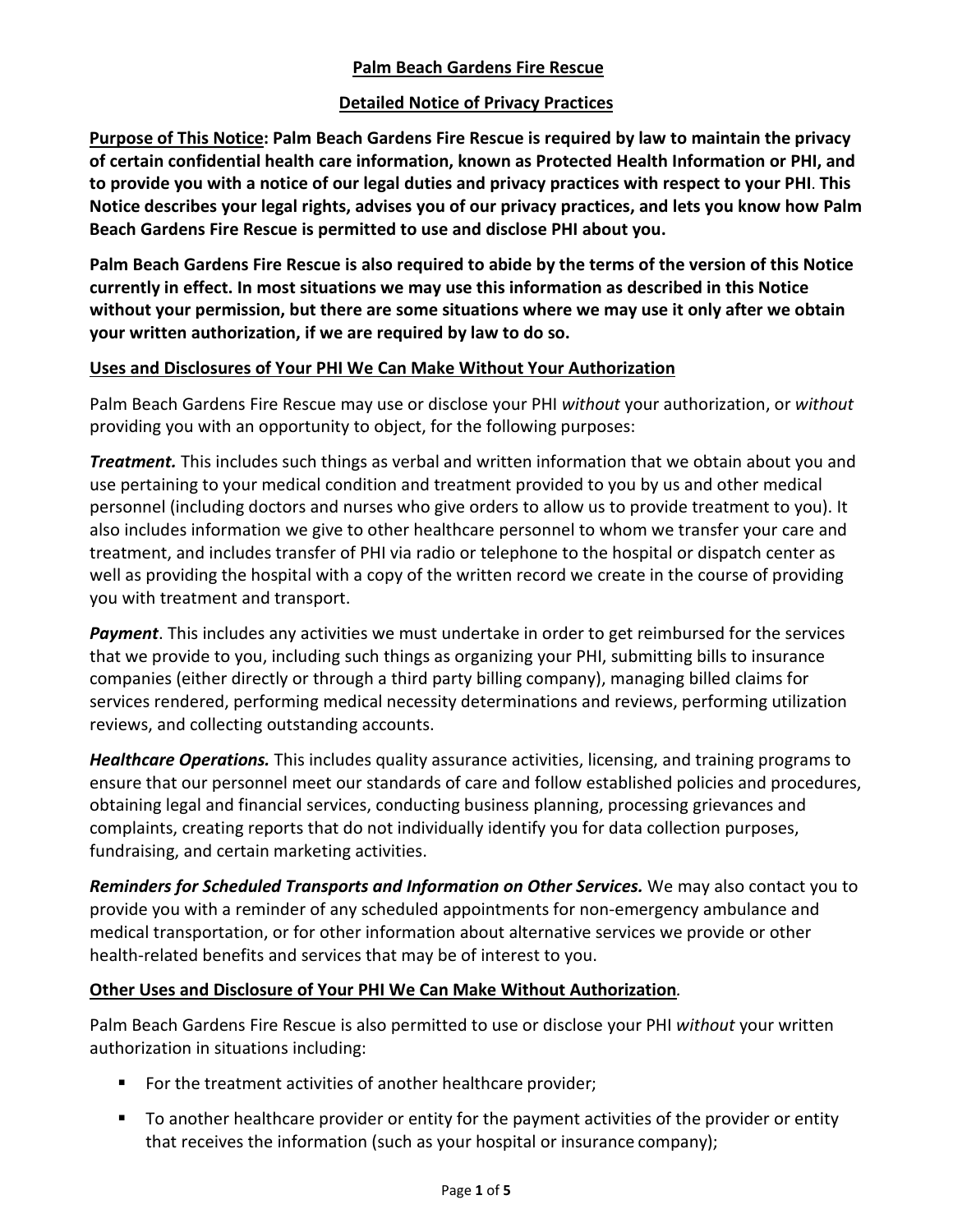- To another healthcare provider (such as the hospital to which you are transported) for the healthcare operations activities of the entity that receives the information as long as the entity receiving the information has or has had a relationship with you and the PHI pertainsto that relationship;
- For healthcare fraud and abuse detection or for activities related to compliance with the law;
- To a family member, other relative, or close personal friend or other individual involved in your care if we obtain your verbal agreement to do so or if we give you an opportunity to object to such a disclosure and you do not raise an objection. We may also disclose health information to your family, relatives, or friends if we infer from the circumstances that you would not object. For example, we may assume that you agree to our disclosure of your personal health information to your spouse when your spouse has called the ambulance for you. In situations where you are incapable of objecting (because you are not present or due to your incapacity or medical emergency), we may, in our professional judgment, determine that a disclosure to your family member, relative, or friend is in your best interest. In that situation, we will disclose only health information relevant to that person's involvement in your care. For example, we may inform the person who accompanied you in the ambulance that you have certain symptoms and we may give that person an update on your vital signs and treatment that is being administered by our ambulance crew;
- To a public health authority in certain situations (such as reporting a birth, death or disease, as required by law), as part of a public health investigation, to report child or adult abuse, neglect or domestic violence, to report adverse events such as product defects, or to notify a person about exposure to a possible communicable disease, as required by law;
- **For health oversight activities including audits or government investigations, inspections,** disciplinary proceedings, and other administrative or judicial actions undertaken by the government (or their contractors) by law to oversee the healthcare system;
- For judicial and administrative proceedings, as required by a court or administrative order, or in some cases in response to a subpoena or other legal process;
- For law enforcement activities in limited situations, such as when there is a warrant forthe request, or when the information is needed to locate a suspect or stop a crime;
- For military, national defense and security and other special government functions;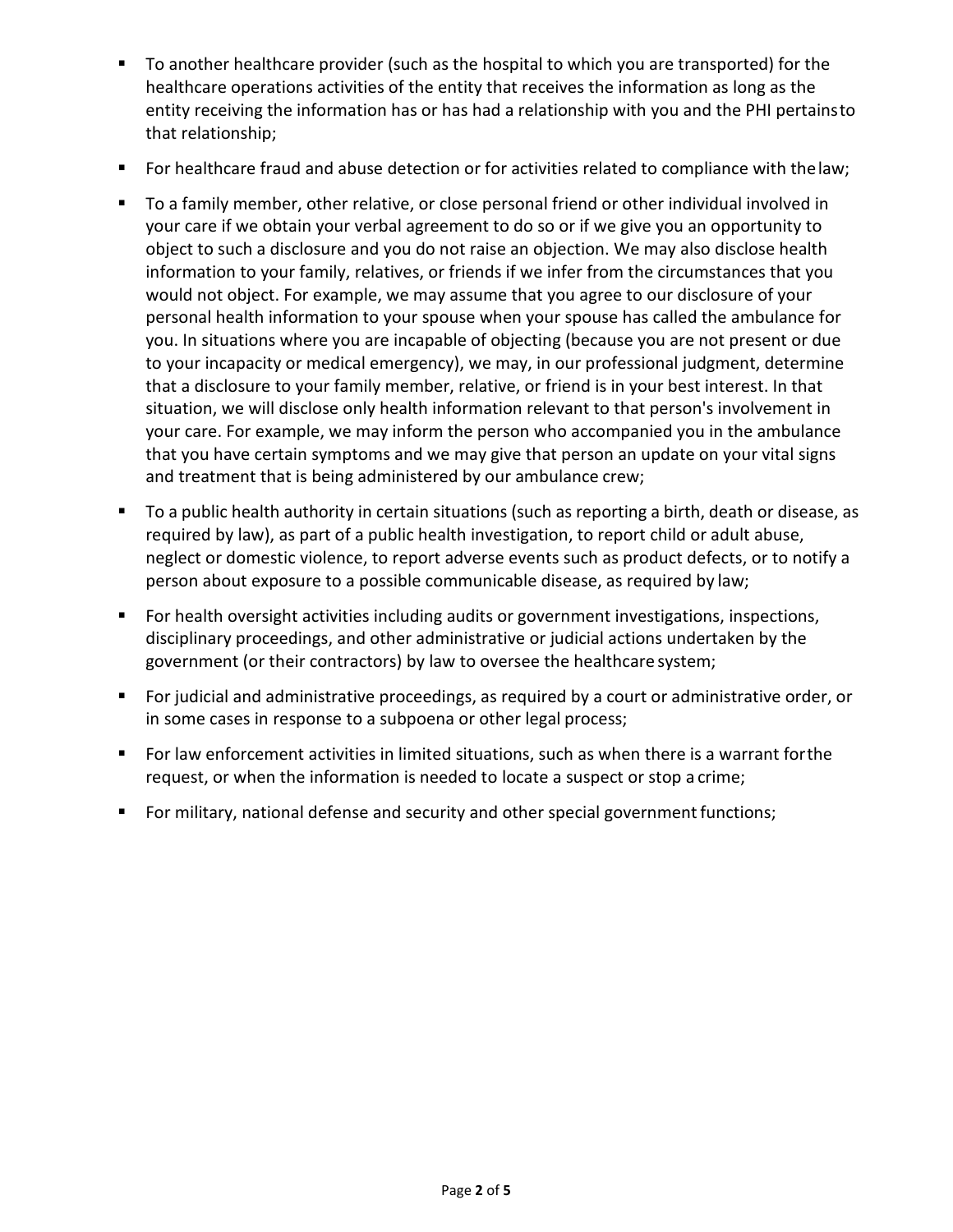- To avert a serious threat to the health and safety of a person or the public at large;
- For workers' compensation purposes, and in compliance with workers' compensation laws;
- To coroners, medical examiners, and funeral directors for identifying a deceased person, determining cause of death, or carrying on their duties as authorized by law;
- If you are an organ donor, we may release health information to organizations that handle organ procurement or organ, eye or tissue transplantation, or to an organ donation bank, as necessary to facilitate organ donation and transplantation; and
- For research projects, but this will be subject to strict oversight and approvals and health information will be released only when there is a minimal risk to your privacy andadequate safeguards are in place in accordance with the law.
- We may use or disclose health information about you in a way that does not personally identify you or reveal who you are.

## **Uses and Disclosures of Your PHI That Require Your Written Consent**

Any other use or disclosure of PHI, other than those listed above, will only be made with your written authorization (the authorization must specifically identify the information we seek to use or disclose, as well as when and how we seek to use or disclose it). Specifically, we must obtain your written authorization before using or disclosing your: (a) psychotherapy notes, other than for the purpose of carrying out our own treatment, payment or health care operations purposes, (b) PHI for marketing when we receive payment to make a marketing communication; or (c) PHI when engaging in a sale of your PHI. **You may revoke your authorization at any time, in writing, except to the extent that we have already used or disclosed medical information in reliance on that authorization.**

#### **Your Rights Regarding Your PHI**

As a patient, you have a number of rights with respect to your PHI, including:

*Right to access, copy or inspect your PHI*. You have the right to inspect and copy most of the medical information that we collect and maintain about you. Requests for access to your PHI should be made in writing to our HIPAA Compliance Officer. In limited circumstances, we may deny you access to your medical information, and you may appeal certain types of denials. We have available forms to request access to your PHI, and we will provide a written response if we deny you access and let you know your appeal rights. If you wish to inspect and copy your medical information, you should contact Cory Bessette, our HIPAA Compliance Officer.

We will normally provide you with access to this information within 30 days of your written request. If we maintain your medical information in electronic format, then you have a right to obtain a copy of that information in an electronic format. In addition, if you request that we transmit a copy of your PHI directly to another person, we will do so provided your request is in writing, signed by you (or your representative), and you clearly identify the designated person and where to send the copy of your PHI.

We may also charge you a reasonable cost-based fee for providing you access to your PHI, subject to the limits of applicable state law.

*Right to request an amendment of your PHI*. You have the right to ask us to amend protected health information that we maintain about you. Requests for amendments to your PHI should be made in writing and you should contact Cory Bessette, our HIPAA Compliance Officer if you wish to make a request for amendment and fill out an amendment request form.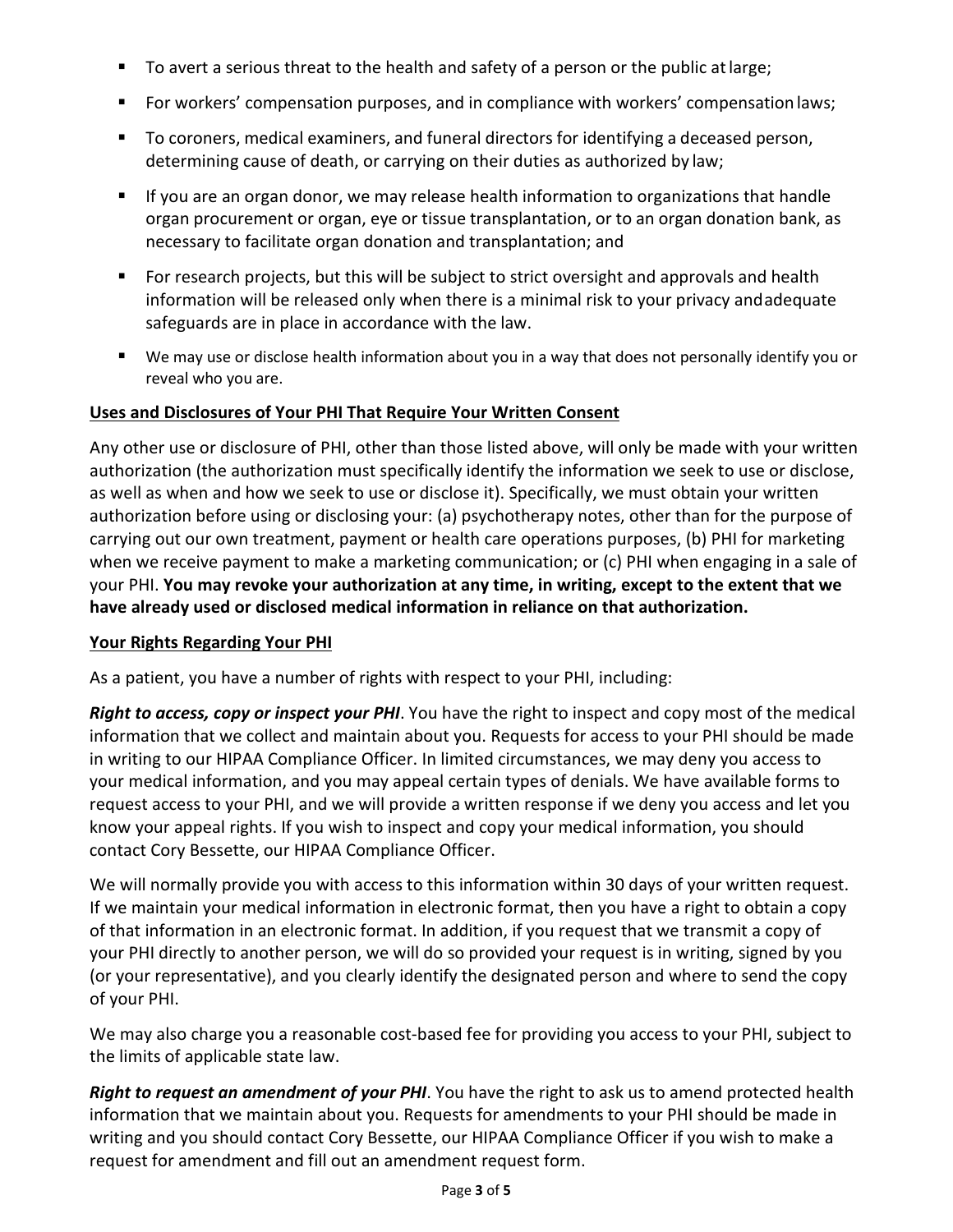When required by law to do so, we will amend your information within 60 days of your request and will notify you when we have amended the information. We are permitted by law to deny your request to amend your medical information in certain circumstances, such as when we believe that the information you have asked us to amend is correct.

*Right to request an accounting of uses and disclosures of your PHI*. You may request an accounting from us of disclosures of your medical information. If you wish to request an accounting of disclosures of your PHI that are subject to the accounting requirement, you should contact Cory Bessette, our HIPAA Compliance Officer and make a request in writing.

You have the right to receive an accounting of certain disclosures of your PHI made within six (6) years immediately preceding your request. But, we are not required to provide you with an accounting of disclosures of your PHI: (a) for purposes of treatment, payment, or healthcare operations; (b) for disclosures that you expressly authorized; (c) disclosures made to you, your family or friends, or (d) for disclosures made for law enforcement or certain other governmental purposes.

*Right to request restrictions on uses and disclosures of your PHI. You have the right to request that* we restrict how we use and disclose your medical information for treatment, payment or healthcare operations purposes, or to restrict the information that is provided to family, friends and other individuals involved in your healthcare. However, we are only required to abide by a requested restriction under limited circumstances, and it is generally our policy that we will not agree to any restrictions unless required by law to do so. If you wish to request a restriction on the use or disclosure of your PHI, you should contact Cory Bessette, our HIPAA Compliance Officer and make a request in writing.

Palm Beach Gardens Fire Rescue is required to abide by a requested restriction when you ask that we not release PHI to your health plan (insurer) about a service for which you (or someone on your behalf) have paid Palm Beach Gardens Fire Rescue in full. We are also required to abide by any restrictions that we agree to. Notwithstanding, if you request a restriction that we agree to, and the information you asked us to restrict is needed to provide you with emergency treatment, then we may disclose the PHI to a healthcare provider to provide you with emergency treatment.

A restriction may be terminated if you agree to or request the termination. Most current restrictions may also be terminated by Palm Beach Gardens Fire Rescue as long we notify you. If so, PHI that is created or received after the restriction is terminated is no longer subject to the restriction. But, PHI that was restricted prior to the notice to you voiding the restriction must continue to be treated as restricted PHI.

*Right to notice of a breach of unsecured protected health information*. If we discover that there has been a breach of your unsecured PHI, we will notify you about that breach by first-class mail dispatched to the most recent address that we have on file. If you prefer to be notified about breaches by electronic mail, please contact Cory Bessette, our HIPAA Compliance Officer, to make Palm Beach Gardens Fire Rescue aware of this preference and to provide a valid email address to send the electronic notice. You may withdraw your agreement to receive notice by email at any time by contacting Cory Bessette.

*Right to request confidential communications.* You have the right to request that we send your PHI to an alternate location (*e.g.,* somewhere other than your home address) or in a specific manner (*e.g.,* by email rather than regular mail). However, we will only comply with reasonable requests when required by law to do so. If you wish to request that we communicate PHI to a specific location or in a specific format, you should contact Cory Bessette, our HIPAA Compliance Officer and make a request in writing.